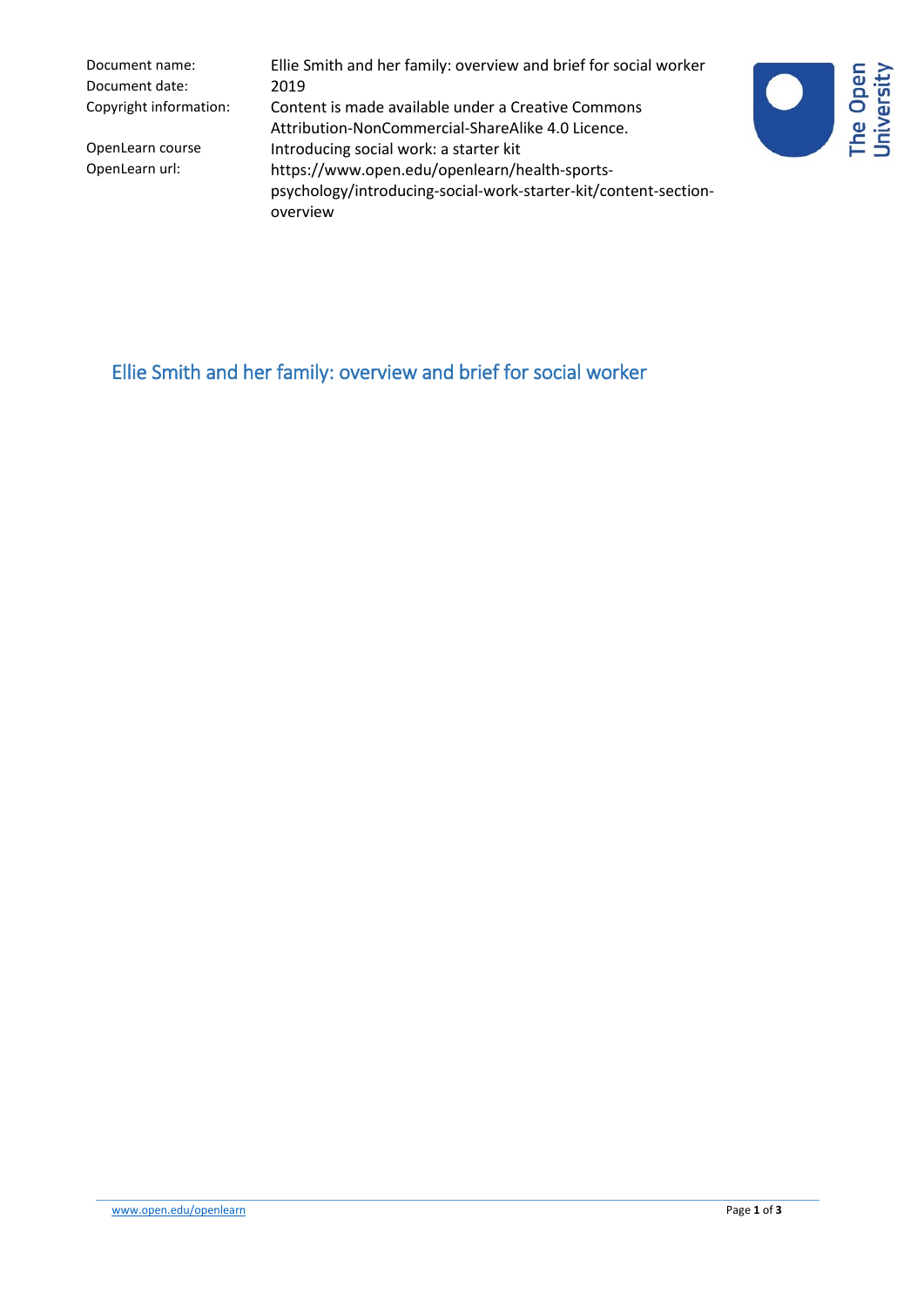Document name: Ellie Smith and her family: overview and brief for social worker Document date: 2019 Copyright information: Content is made available under a Creative Commons Attribution-NonCommercial-ShareAlike 4.0 Licence. OpenLearn course Introducing social work: a starter kit OpenLearn url: https://www.open.edu/openlearn/health-sportspsychology/introducing-social-work-starter-kit/content-sectionoverview



Family members:

- Ellie Smith, aged 15
- Danny Brown, aged 11 (not in the meeting will be at football practice for the school team).
- Mother, Lisa Brown (32)
- Father, Greg Brown (41)

All are White British.

The following referral was made by a local secondary school. The school states that they have advised Ellie's parents (but not Ellie herself) about the referral.

- Ongoing concerns are Ellie's low school attendance, erratic and unpredictable behaviour including verbal and some physical violence towards other pupils. The Education Welfare Officer and Student Relation Officer have been involved intensively since the issues emerged soon after Ellie transferred from primary school. Despite this involvement there has been no change in Ellie's attendance or behaviour. This had led to several short-term exclusions from school. Ellie is now on the verge of permanent exclusion.
- Both parents have attended school attendance meetings, however they don't appear to have followed through with advice given by professionals.
- Two new concerns arose last week: 1) Ellie was seen to consume alcohol on school premises. Staff say they have also seen her drinking out of school. Some staff think that Ellie may also be using drugs. 2) Ellie has told friends she is in a sexual relationship with her boyfriend – school staff are concerned about this because the boyfriend may be older (they have seen him at the school gates and he looks about 18). School has heard the boyfriend referred to as Darren, but they don't know his full name.

Reason for referring to social services today:

- Ellie was not in school this morning. School phoned Ellie's mother (Lisa) it became apparent that Ellie has not been home all weekend. Lisa didn't know where Ellie was, but thought she was probably with her boyfriend. Lisa did not appear very concerned about this, and did not seem surprised to hear that Ellie had told friends she was in a sexual relationship. Lisa had simply commented that the boyfriend seems very nice, although also said that she has only seen him at a distance. Lisa had acknowledged that Ellie should not have brought alcohol into school, but did not appear concerned when the school shared their concern about Ellie drinking alcohol and possibly using drugs.
- After the phone call to Lisa, Ellie did come to school later that morning. She would not discuss where she had been. She was overheard telling friends that she was going home only to collect some clothes and was then leaving again.
- School stated that they had exhausted all their options. They were concerned that Ellie's behaviour is potentially putting her health and well-being at risk (substance misuse, and perhaps sexually at risk, depending on the boyfriend's age).